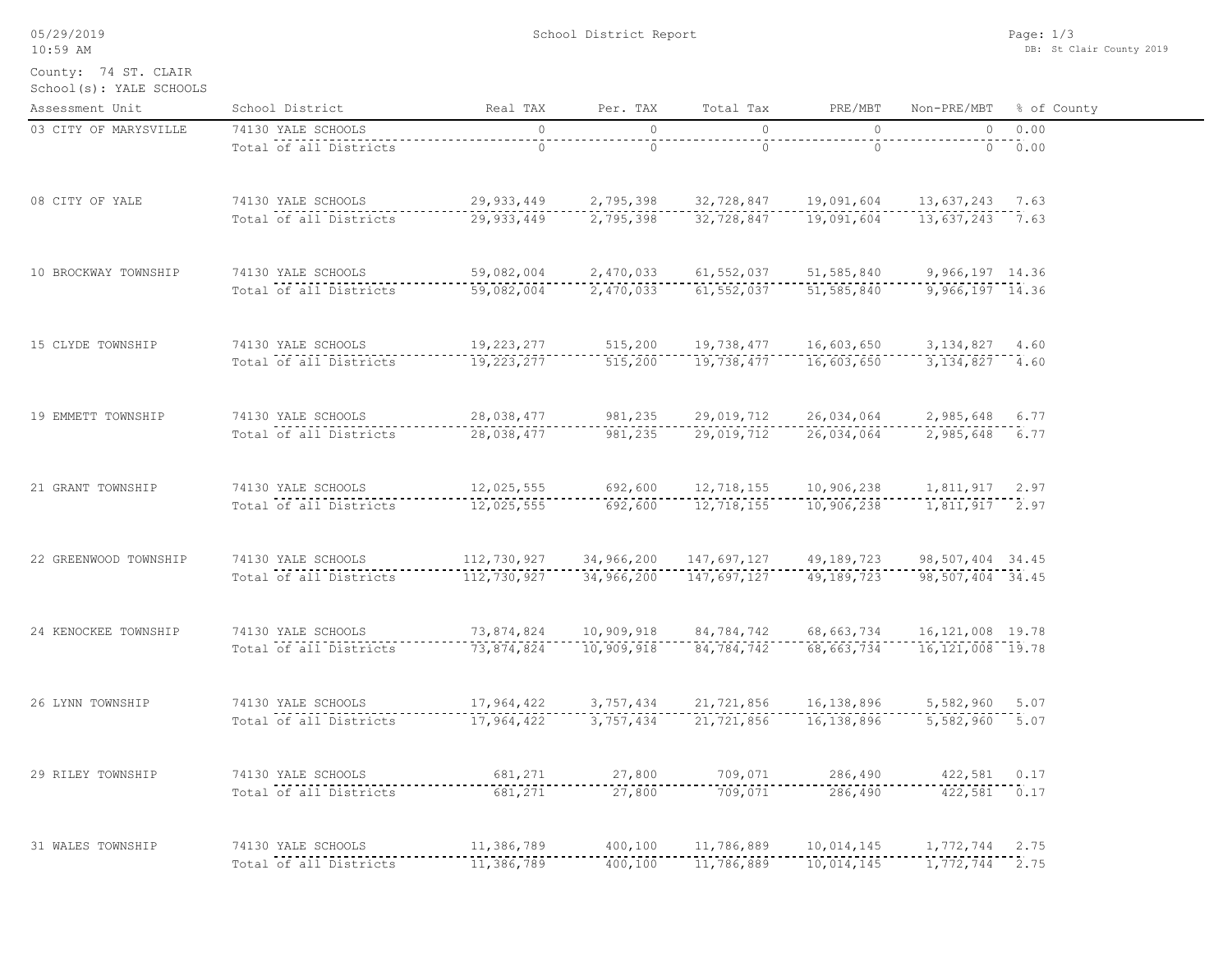| 05/29/2019<br>$10:59$ AM                        |                              |             | School District Report |             |             |                    | Page: $2/3$<br>DB: St Clair County 2019 |
|-------------------------------------------------|------------------------------|-------------|------------------------|-------------|-------------|--------------------|-----------------------------------------|
| County: 74 ST. CLAIR<br>School(s): YALE SCHOOLS |                              |             |                        |             |             |                    |                                         |
| Assessment Unit                                 | School District              | Real TAX    | Per. TAX               | Total Tax   | PRE/MBT     | Non-PRE/MBT        | % of County                             |
| 45 VILLAGE OF EMMETT                            | 74130 YALE SCHOOLS           | 5,758,661   | 519,700                | 6,278,361   | 3,952,737   | 2,325,624          | 1.46                                    |
|                                                 | Total of all Districts       | 5,758,661   | 519,700                | 6,278,361   | 3,952,737   | 2,325,624          | 1.46                                    |
|                                                 | Grand total of all Districts | 370,699,656 | 58,035,618             | 428,735,274 | 272,467,121 | 156,268,153 100.00 |                                         |